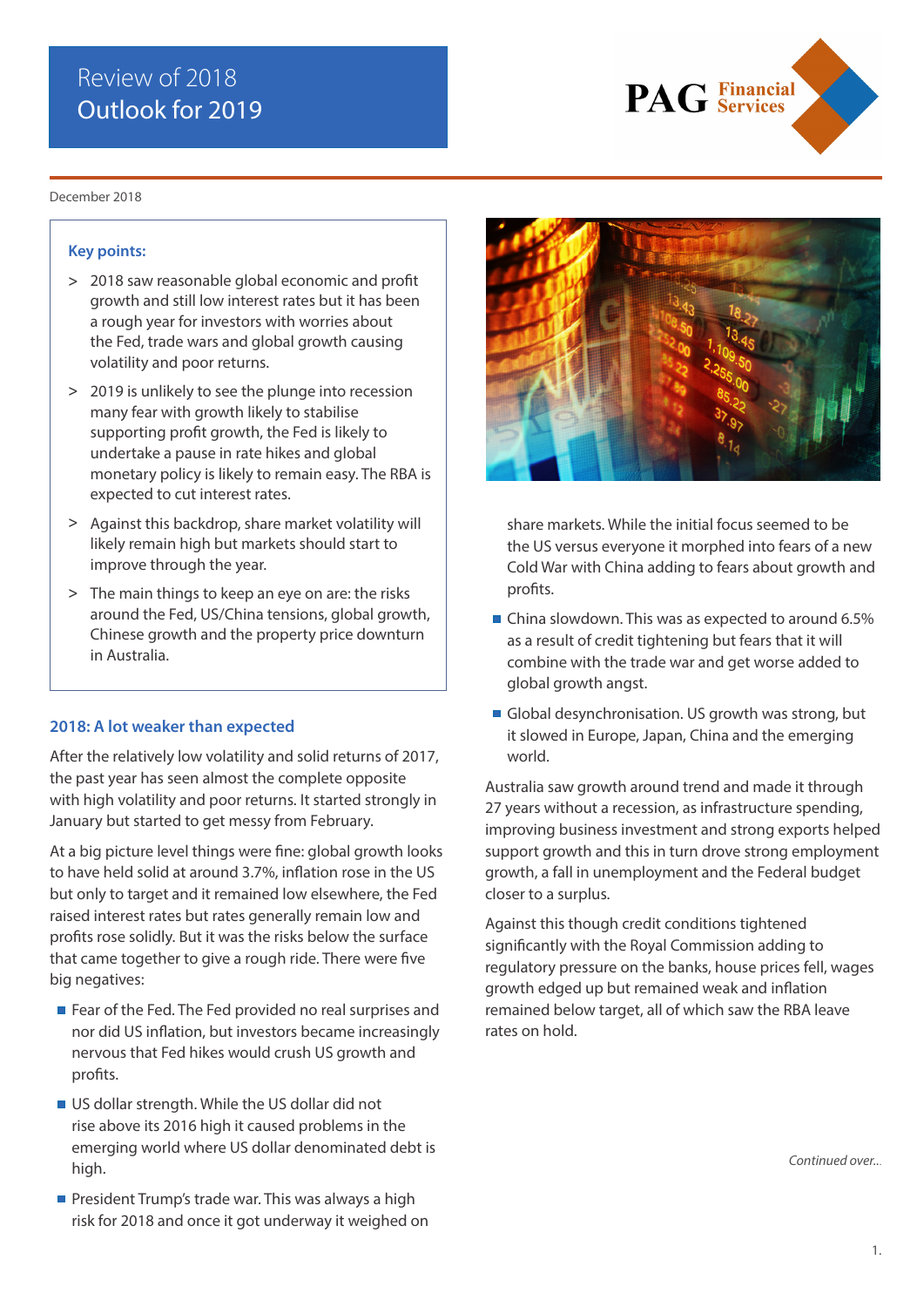Overall this drove a volatile and messy investment environment.

- Global shares saw weak returns in local currency terms with significant corrections around February and October. But this masked positive returns from US shares but weakness elsewhere. Global share returns were boosted on and unhedged basis because the \$A fell.
- Asian and emerging market shares paid the price for being star performers in 2017 with losses thanks to a rising \$US causing debt servicing fears, the US trade war posing a threat to growth and political problems in some countries.
- Australian shares were hit by worries about the banks, consumer spending in the face of falling house prices and weakness in yield-sensitive telcos and utilities offsetting okay profit growth and low interest rates.
- Government bonds yet again had mediocre returns reflecting low yields and capital losses from rising yields in the US as the Fed hiked. Australian bonds outperformed.
- Real estate investment trusts remained constrained on the back of Fed tightening and higher bond yields.
- Unlisted commercial property and infrastructure continued to do well as investors sought their still relatively high yields.
- Commodity prices were weak on global growth worries and the oil price had a roller coaster ride, first surging ahead of US sanctions on Iran then crashing as demand fell.
- Australian house prices fell led by Sydney and Melbourne.
- Cash and bank term deposit returns were poor reflecting record low RBA interest rates.
- Reflecting US dollar strength, the \$A fell not helped by a falling interest rate differential and lower commodity prices.
- Reflecting soft returns from most assets, balanced superannuation fund returns were soft.

## **2019: Better, but volatility to remain high**

In a big picture sense, the global economy looks to be going through a mini slowdown like we saw around 2011-12 and 2015-16. This is most evident in business conditions indicators that have slowed but remain okay.

Like then, this has not been good for listed risk assets like shares but it's unlikely to be signalling the start of a recession, baring a major external shock.

Monetary conditions have tightened globally but they are far from tight unlike prior to the GFC and the normal excesses in the form of high inflation, rapid growth in debt or excessive investment that precede recessions in the US or globally are absent.

In fact, to the extent that the softening in growth now underway takes pressure off inflation and results in easier monetary conditions than would otherwise have been the case, it's likely to extend the cycle ie; delay the next recession.

The slump in oil prices is a key example of this in that it will take some pressure off inflation and provide a boost to consumer spending. Against this background the key global themes for the year ahead are likely to be:

*Global growth to stabilise and then resynchronise*

Global growth is likely to average around 3.5% which is down from 2018 but this is likely to mask slower growth in the first half of the year ahead of some improvement in the second half as China provides a bit more policy stimulus, the Fed pauses in raising interest rates, the fall in currencies against the \$US dollar provides a boost to growth outside the US and trade war fears settle down (hopefully). Overall, this should support reasonable global profit growth.

## *Global inflation to remain low*

With growth dipping back to around or just below trend in the short term and commodity prices down inflation is likely to remain low. The US remains most at risk of higher inflation due to its tight labour market, but various business surveys suggest that US inflation may have peaked for now at around 2%.

#### *Monetary policy to remain relatively easy*

The Fed is likely to have a pause on rate hikes during the first half and maybe hike only twice in 2019 as it gets into the zone that it regards as neutral. Rate hikes from other central banks are a long way away. In fact, further monetary easing is likely in China and the European Central Bank may provide more cheap funding to its banks.

## *Geopolitical risk will remain high causing bouts of volatility*

The main focus is likely to remain on the US/China relationship and trade will likely be the big one. While Trump is likely to want to find a solution on the trade front before tariffs impact the US economy significantly and threaten his re-election in 2020, it's not clear that this will occur before the March 1 deadline from the Trump/Xi meeting in Buenos Aires so expect more volatility on this issue. Wider issues including the South China Sea could also flare up along with negotiations around Italy's budget.